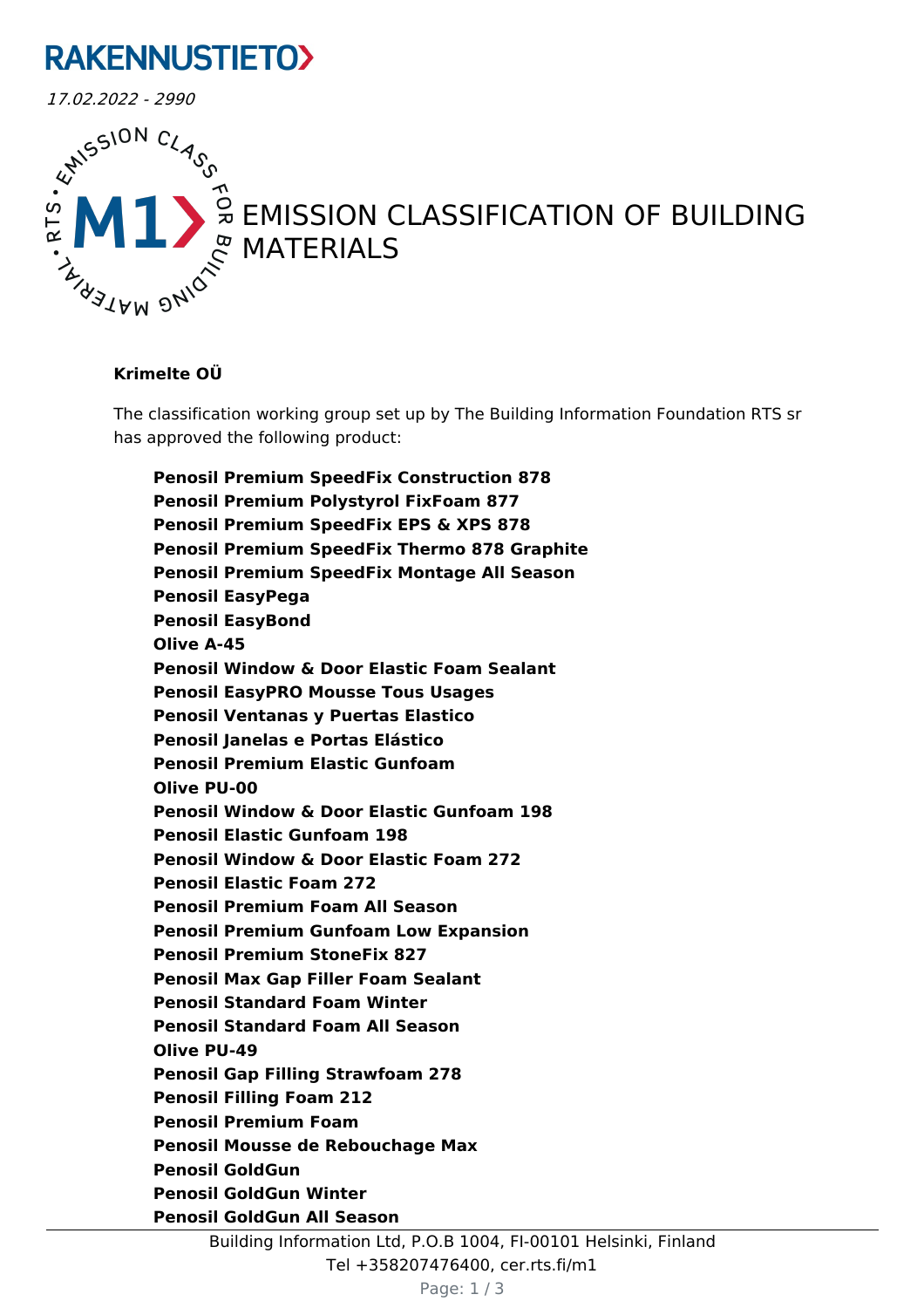# **RAKENNUSTIETO>**

**Penosil GoldGun 65 Penosil GoldGun 65 Winter Penosil GoldGun 65 All Season Penosil GoldGun 65 Plus All Season Penosil GoldGun 70 Penosil GoldGun 70 Winter Penosil Neutral Foam Sealant Penosil EasyPRO All Purpose Foam Sealant Penosil EasyGun Foam Penosil Premium Gunfoam Winter Penosil Premium Gunfoam 65 Winter Penosil NewGun Foam All Season Penosil Standard Gunfoam All Season Penosil Standard Gunfoam 65 Winter Penosil Construction 70 Penosil Installation Gunfoam 65 Winter 191 Penosil Window & Door Gunfoam Winter 191 Penosil All Purpose Gunfoam Winter 165 Penosil EasyGun Foam 108 Penosil EasySpray Foam Penosil EasySpray Foam 111 Penosil Low Monomer SprayFoam 111 Olive PU-11 Penosil Standard Foam Olive PU-46 Penosil Strawfoam 265 Penosil Máxima Expansão Penosil Máxima Expansión Penosil Standard Gap Filling Gun Foam Penosil Premium Universal Gun Foam Penosil Gunfoam 146 Penosil Forever White Penosil Penosil Janelas e Portes Very Low Diisocyanate Monomer Penosil Ventanas y Puertas Very Low Diisocyanate Monomer Penosil Portes & Fenetres Elastique Penosil Low Monomer Gunfoam 122 Penosil Premium Gunfoam All Season Penosil Premium Gunfoam 65 All Season Penosil Standard Gunfoam Winter Penosil Standard Gunfoam 65 All Season Penosil EasyPro Todos Los Trabajos Penosil EasyPro Todos os Trabalhos Olive PU-50 Penosil All Purpose Gunfoam 124 Penosil Filling Gunfoam 137 Penosil Premium Foam B2 Penosil Premium Gunfoam B2**